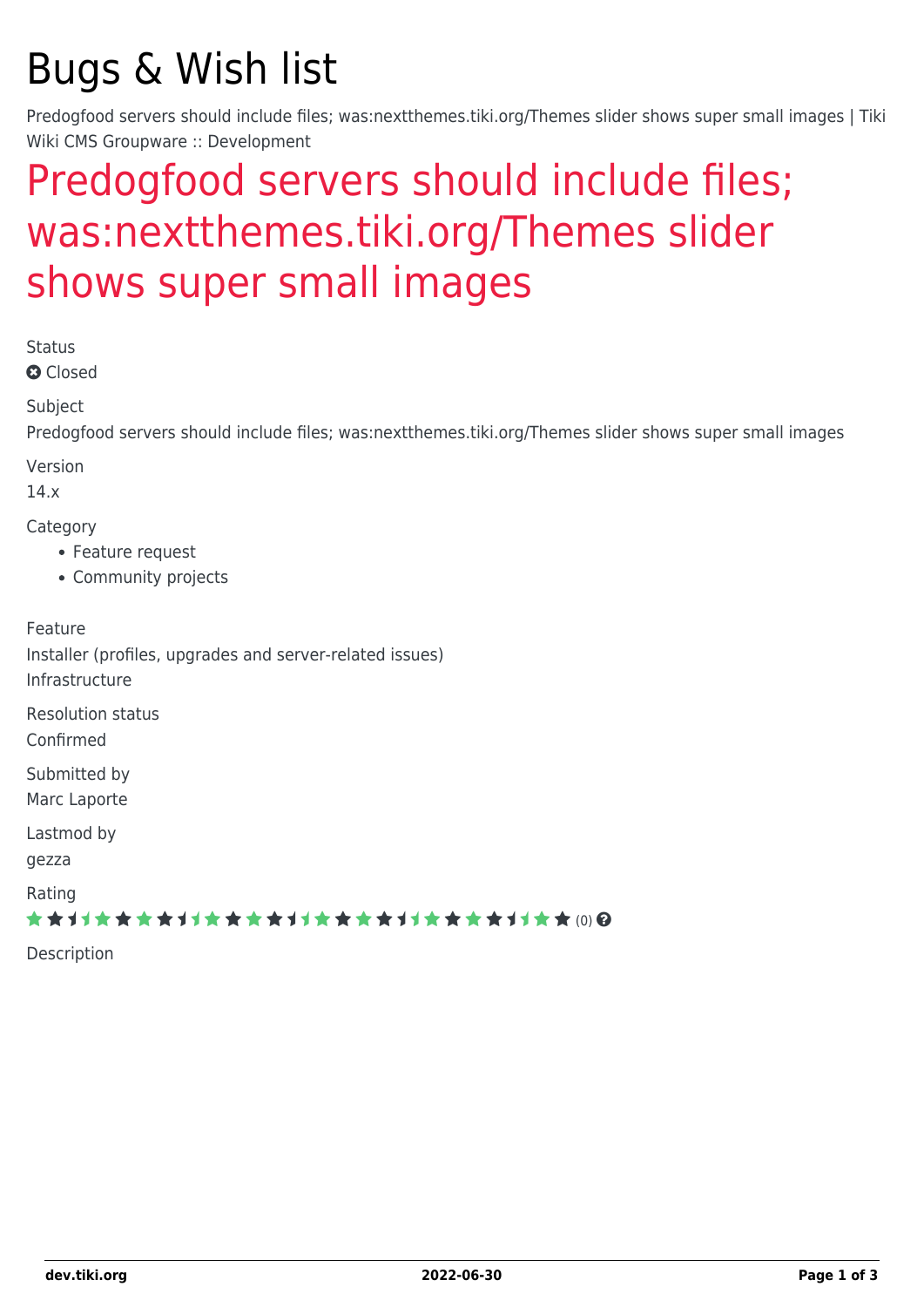

### Solution

Files are not available on searching location. You may need to move, files from themes.tiki.org to nextthemes.tiki.org

#### Please check this links,

```
http://nextthemes.tiki.org/tiki-download_file.php?fileId=101&display&scale=1
http://themes.tiki.org/tiki-download_file.php?fileId=101&display&scale=1
```
#### @Mani: thanks!

Importance

7

Easy to solve?

7

Priority

49

Demonstrate Bug (Tiki 19+)

## Please demonstrate your bug on show2.tikiwiki.org

### Version: trunk ▼ [Create show2.tikiwiki.org instance](#page--1-0)

Ticket ID 4903

Created Monday 11 November, 2013 23:48:46 GMT-0000 by Marc Laporte

LastModif Friday 29 May, 2015 21:35:04 GMT-0000